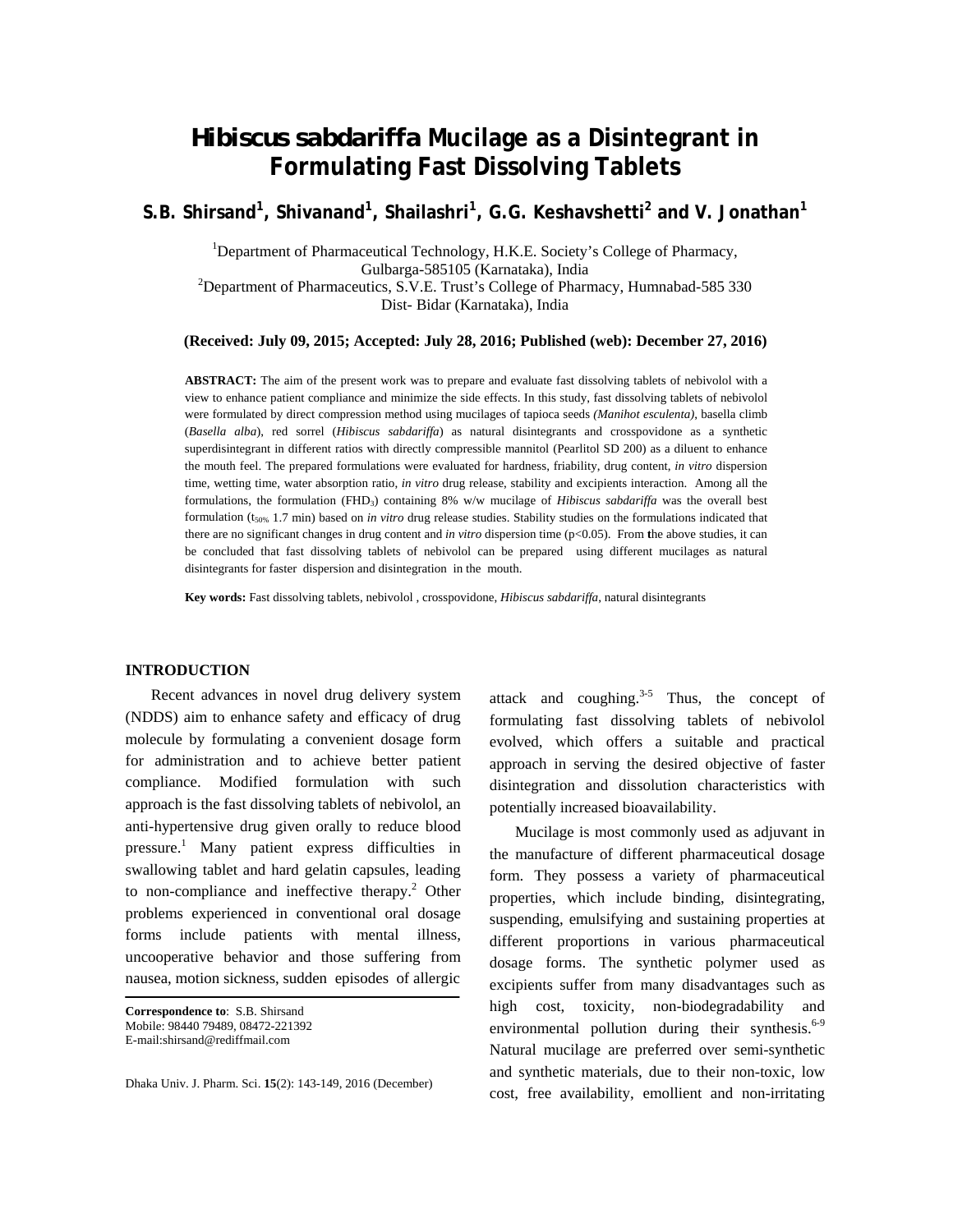nature.<sup>10,11</sup> *H. sabdariffa* contains proteins, amino acids, flavanoids, organic acids and their derivatives. It also contains vitamins  $B_1$ , C and beta-carotine. It is medicinally used as antihypertensive, laxative, purgative, diuretics and in treatment of nervous diseases. *Manihot esculenta*, *Basella alba* and *Hibiscus sabdariffa* mucilage are easily available having low cost and non toxicity as compared to synthetic disintegrants.

 In the present study, the fast dissolving tablets of nebivolol were prepared by direct compression method using natural and synthetic disintergrants to compare the efficiency of different natural and synthetic disintegrants.

# **MATERIALS AND METHODS**

 Nebivolol was a gift sample from Cadila Pharma. Ltd., Gujarat. Crospovidone was obtained from Wockhardt Research Centre, Aurangabad, Maharashtra, India. Micro-crystalline cellulose was gift sample from Alkem Labs Pvt. Ltd., Mumbai, Maharashtra, India. All the other chemicals were of analytical grade.

 **Extraction of** *Hibiscus sabdariffa* **mucilage.**  The fresh samples were cleaned using running tap water and dried in a good air draft under shade overnight until constant weight or in oven at  $42^{\circ}$ C. Then the samples were ground into fine particles. The powder was soaked and stirred in 95% ethanol in water in a ratio of 1:10 (w/v). Then the samples were taken in muslin cloth to separate the crude extract. The crude extract was stored at  $4 \degree C$  which forms solid mass for further use<sup>12</sup>.

**Extraction of other natural mucilages.** Mucilages from *Manihot esculenta* and *Basella alba* were extracted by following the same method described above.

 **Formulations of nebivolol fast dissolving tablets.** Fast dissolving tablets of nebivolol were prepared by direct compression method, using

mucilage of *M. esculenta, B. alba and H. sabdariffa*  as natural disintegrants and crosspovidone (CP) as a synthetic superdisintegrant in different ratios and directly compressible mannitol as diluent. All the ingredients were passed through 60 number mesh separately. The drug and mannitol were mixed by small portion of both each time and blending it to get a uniform mixture and kept aside. Then the ingredients were weighed and mixed in geometrical order and tablets were compressed at 7 mm size to

 **Evaluation of tablets.** The prepared batches of formulation were evaluated for the pre-compression parameters like bulk density, tapped density, angle of repose and Carr's index as shown in table 2 and post compression parameters such as drug content uniformity, weight variation, hardness, friability, thickness, *in vitro* dispersion time, *in vitro* drug release and stability studies (Table 3) $^{14,15}$ 

get a tablet of  $150$  mg weight.<sup>13</sup> The tablets were prepared according to the formulae shown in table 1.

 **Weight variation.** The weight variation test was done according to the USP where twenty tablets were selected randomly and weighed individually, and the individual weight was compared with average weight for the determination of weight variation.

 **Tablet hardness.** The hardness of each batch of tablet was checked by using digital hardness tester. The hardness was measured in terms of  $\text{kg/cm}^2$ . Three tablets were chosen randomly and tested for hardness. The average hardness of three determinations was calculated.

 **Friability.** Ten tablets were weighed and the initial weight of these tablets was recorded and placed in Roche friabilator and rotated at the speed of 25 rpm for 100 revolutions. Then tablets were removed from the friabilator, dusted off and again weighed. Percentage friability was calculated by using the formula:

Initial weight of the tablets – Final weight of the tablets

% Friability  $=$   $\frac{1}{\frac{1}{\frac{1}{\frac{1}{\sqrt{1}}}}}{\frac{1}{\sqrt{1-\frac{1}{\sqrt{1}}}}}}$ 

 $\overline{\phantom{0}}$  × 100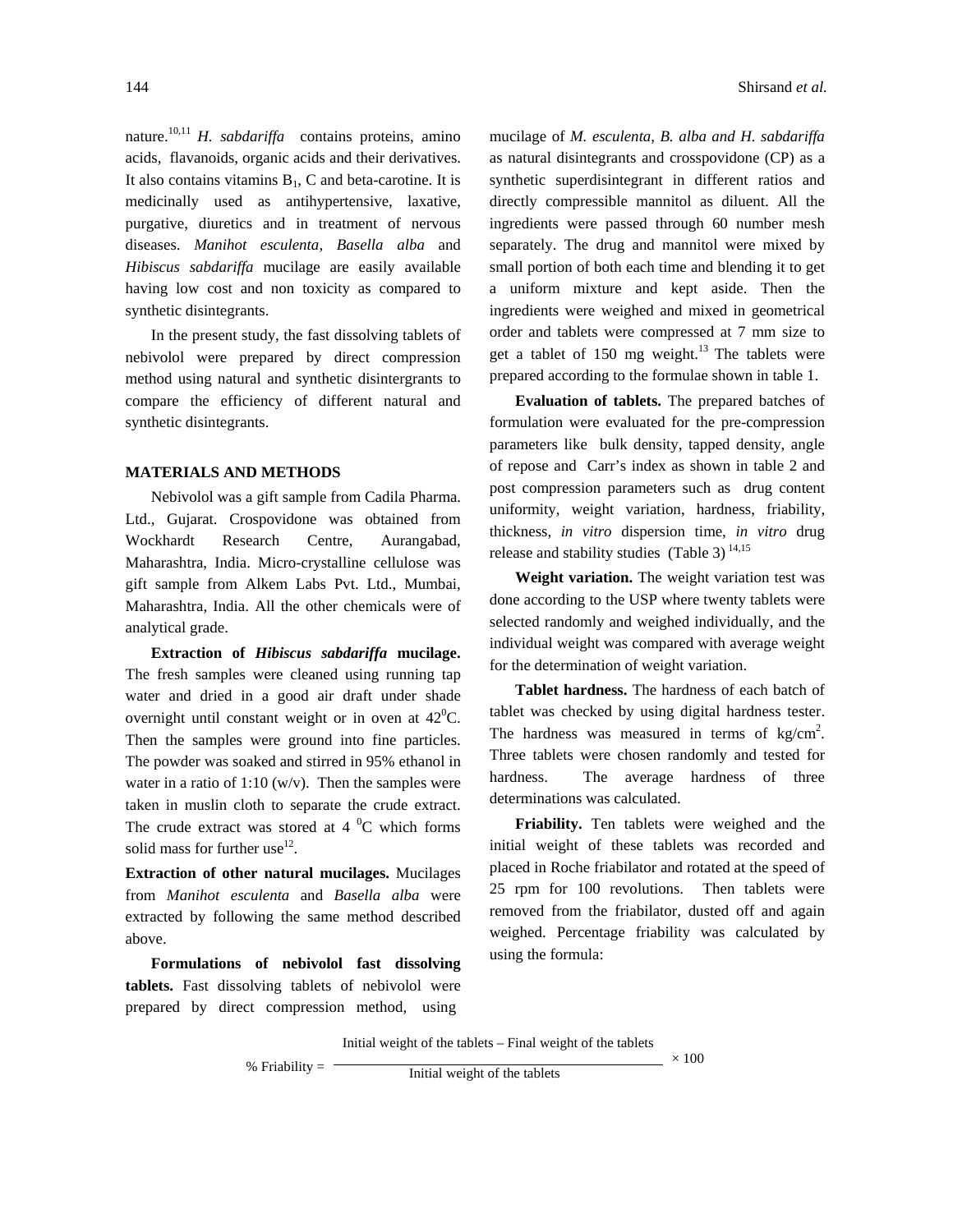**Tablet thickness.** Thickness was measured using Vernier calipers. It was determined by checking the thickness of three tablets from each formulation.

**Drug content uniformity.** Ten tablets were weighed and powdered, a quantity of powder equivalent to 5 mg of nebivolol was transferred to a 50 ml volumetric flask and dissolved in 40 ml methanol. The drug was extracted into the methanol by vigorously shaking for 15 minutes. Then the volume was adjusted to 50 ml with methanol and the liquid was filtered. The nebivolol content was determined by UV-spectrophotometry by measuring the absorbance at 281 nm after appropriate dilution with methanol. The drug content was calculated using the standard calibration curve. The mean percent drug content was calculated as an average of three determinations.

 **Wetting time and water absorption ratio.** A piece of tissue paper folded twice was placed in a small petridish containing 6 ml of water. A tablet was put on the paper and the time required for complete wetting was measured. The wet tablet was then weighed (see in Table 3).  $16$ 

 The water absorption ratio 'R' was determined using following equation:

 $R = 100 \times (Wa - Wb(wb))$ 

where,

 $W_a$  = weight of tablet before water absorption,

 $W_b$  = weight of tablet after water absorption.

 *In vitro* **dispersion time.** Tablet was added to 10 ml of pH 6.8 phosphate buffer solution at 37±0.5°C. Time required for complete dispersion of a tablet was measured (Table  $3)^{17}$ .

 *In vitro* **dissolution study.** *In vitro* dissolution of nebivolol fast dissolving tablets was studied in USP XXII type-II dissolution apparatus (Electrolab USP TDT-06T) employing a paddle stirrer. 900 ml of pH 6.8 phosphate buffer was used as dissolution medium. The stirrer was adjusted to rotate at 50 rpm. The temperature of dissolution media was previously warmed to  $37 \pm 0.5^{\circ}$ c and was maintained throughout the experiment. One tablet was used in each test, 5 ml of sample of dissolution medium were withdrawn by means of syringe fitted with pre-filter at known intervals of time and analyzed for drug release by measuring the absorbance at 281 nm. The volume withdrawn at each time interval was replaced with fresh quantity of dissolution medium<sup>18</sup>.

 **Accelerated stability studies.** Stability studies on the promising formulation  $(FHD_3)$  were carried out by storing 15 tablets in amber coloured screw capped bottle at elevated temperature of 40  $\pm 2$  <sup>0</sup>C/ 75% RH (Stability chamber, Oswald) for 3 months. At an interval of one month, the tablets were visually examined for any physical changes, analysed for percent drug content and *in vitro* dispersion time.

#### **RESULTS AND DISCUSSION**

 In the present work fast dissolving tablets of nebivolol were prepared by direct compression method, employing mucilages of Tapioca seeds (*Manihot esculenta*), Basella climb (*Basella alba*) and Red sorrel (*H. sabdariffa*) as natural disintegrants and crosspovidone as a synthetic superdisintegrant in different ratios and mannitol as a diluent. A total of 13 formulations and a control formulation  $FC_0$  (without superdisintegrant) were designed. All the blends were free flowing having angle of repose<  $30^{\circ}$ , Carr's index <15%, tapped density <0.640, bulk density <0.570 and hausner's ratio<1.15 indicating all the blends have values within the IP limits (given in Table 2).

 Tablets obtained were of uniform weight (due to uniform die fill) with acceptable variation as per IP specification i.e. below  $\pm$  7.5%. Drug content, hardness, water absorption ratio and wetting time were found to be in the range of 97.82 to 98.47%, 2.6 to 2.9 kg/cm<sup>2</sup>, 68.11% to 95.45% and 18.14 to 68.74 sec respectively (given in table 3). Friability value of the prepared tablets was found to be less than 1% (an indication of good mechanical resistance of tablets) .

 Among all the designed formulations, the formulation FHD3 (containing 8% w/w of *Hibiscus sabdariffa*) was found to be promising. The *in vitro*  dispersion time, wetting time and water absorption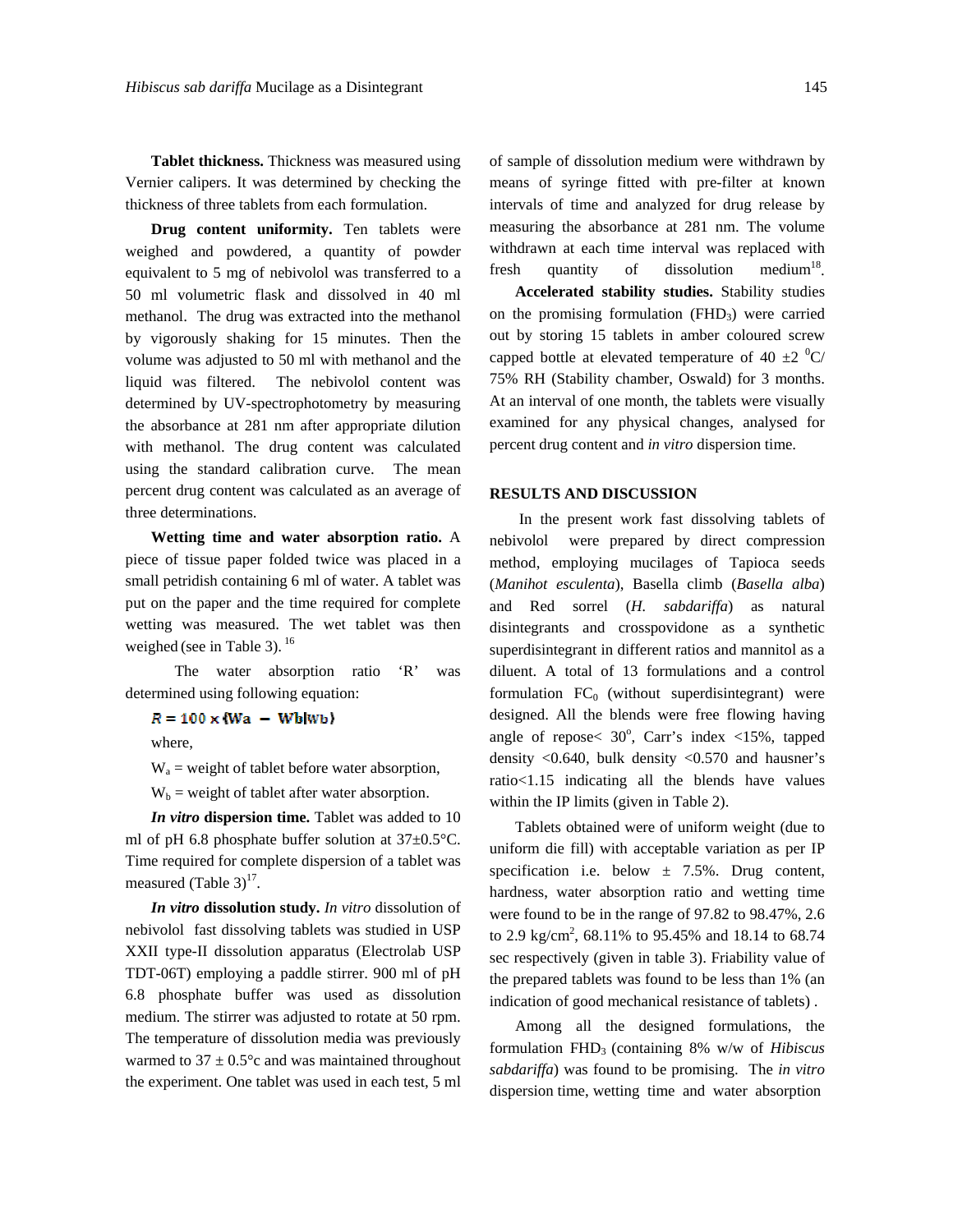| Ingredients                                | <b>Formulation Code</b> |                  |                  |                  |                  |                  |                  |                  |                  |                  |                  |                  |                  |
|--------------------------------------------|-------------------------|------------------|------------------|------------------|------------------|------------------|------------------|------------------|------------------|------------------|------------------|------------------|------------------|
|                                            | FC <sub>0</sub>         | FCP <sub>1</sub> | FCP <sub>2</sub> | FCP <sub>3</sub> | FTS <sub>1</sub> | FTS <sub>2</sub> | FTS <sub>3</sub> | FBA <sub>1</sub> | FBA <sub>2</sub> | FBA <sub>3</sub> | FHD <sub>1</sub> | FHD <sub>2</sub> | FHD <sub>3</sub> |
| Drug                                       | 5                       | 5                | 5                | 5                | 5                | 5                | 5                | 5                | 5                | 5                | 5                | 5                | 5                |
| Mucilage of $M$ .<br>esculenta             |                         |                  |                  |                  | 3                | 6                | 12               |                  |                  |                  |                  |                  |                  |
| Mucilage of <i>B. alba</i>                 |                         |                  |                  |                  |                  |                  |                  | 3                | 6                | 12               | ۰                |                  |                  |
| Mucilage of $H$ .<br>subdariffa            | -                       |                  |                  |                  |                  |                  |                  |                  |                  | ٠                | 3                | 6                | 12               |
| Crosspovidone                              | -                       | 3                | 6                | 12               | ٠                |                  |                  |                  |                  |                  |                  |                  |                  |
| MCC PH102                                  | 30                      | 30               | 30               | 30               | 30               | 30               | 30               | 30               | 30               | 30               | 30               | 30               | 30               |
| Aspartane                                  | 3                       | 3                | 3                | 3                | 3                | 3                | 3                | 3                | 3                | 3                | 3                | 3                | 3                |
| Pineapple Flavour                          | 3                       | 3                | 3                | 3                | 3                | 3                | 3                | 3                | 3                | 3                | 3                | 3                | 3                |
| Talc                                       | 3                       | 3                | 3                | 3                | 3                | 3                | 3                | 3                | 3                | 3                | 3                | 3                | 3                |
| $SSF$ (                                    | 1.5                     | 1.5              | 1.5              | 1.5              | 1.5              | 1.5              | 1.5              | 1.5              | 1.5              | 1.5              | 1.5              | 1.5              | 1.5              |
| Mannitol (Pearlitol<br>SD <sub>200</sub> ) | 104.5                   | 101.5            | 98.5             | 92.5             | 101.5            | 98.5             | 92.5             | 101.5            | 98.5             | 92.5             | 101.5            | 98.5             | 92.5             |
| Total weight                               | 150                     | 150              | 150              | 150              | 150              | 150              | 150              | 150              | 150              | 150              | 150              | 150              | 150              |

#### **Table 1. Formulations of nebivolol fast dissolving tablets prepared by direct compression method.**

FTS- Formulation containing mucilage of *Manihot esculenta* powder, FC<sub>0</sub>- (Control) Formulation without super disintegrant , FCP-Formulation containing crosspovidone , FHD- Formulation containing mucilage of *Hibiscus subdariffa* , FBA- Formulation containing mucilage of *Basella alba.* 

**Table 2. Pre-compression parameters of formulations prepared by direct compression method.**

| Parameters                | Formulation code |                  |                  |                  |                  |                  |                  |                  |                  |                  |         |                  |                  |
|---------------------------|------------------|------------------|------------------|------------------|------------------|------------------|------------------|------------------|------------------|------------------|---------|------------------|------------------|
|                           | FC <sub>0</sub>  | FTS <sub>1</sub> | FTS <sub>2</sub> | FTS <sub>3</sub> | FBA <sub>1</sub> | FBA <sub>2</sub> | FBA <sub>3</sub> | FHD <sub>1</sub> | FHD <sub>2</sub> | FHD <sub>3</sub> | $FCP_1$ | FCP <sub>2</sub> | FCP <sub>3</sub> |
| Bulk density<br>(gm/cc)   | 0.57             | 0.50             | 0.49             | 0.51             | 0.50             | 0.51             | 0.52             | 0.50             | 0.54             | 0.55             | 0.52    | 0.53             | 0.54             |
| Tapped density<br>(gm/cc) | 0.64             | 0.58             | 0.52             | 0.60             | 0.59             | 0.56             | 0.56             | 0.57             | 0.59             | 0.63             | 0.59    | 0.58             | 0.57             |
| Angle of repose $(°)$     | 30.10            | 32.10            | 28.10            | 32.52            | 29.68            | 31.52            | 29.68            | 31.02            | 30.90            | 32.50            | 31.18   | 32.14            | 33.04            |
| Carr's index $(% )$       | 10.14            | 10.11            | 8.11             | 10.10            | 9.12             | 10.11            | 8.92             | 10.52            | 10.19            | 9.14             | 11.00   | 7.76             | 7.05             |
| Hausner's ratio           | 1.12             | 1.16             | 1.00             | 1.08             | 1.01             | 1.15             | 1.12             | 1.13             | 1.12             | 1.21             | 1.13    | 1.16             | 1.07             |

# **Table 3. Post-compression parameters of formulations prepared by direct compression method.**

| Parameters                 | FC <sub>0</sub> | FTS <sub>1</sub> | FTS <sub>2</sub> | FTS <sub>3</sub> | FBA <sub>1</sub> | FBA <sub>2</sub> | FBA3        | FHD <sub>1</sub> | FHD <sub>2</sub> | FHD <sub>3</sub> | $FCP_1$     | FCP <sub>2</sub> | FCP <sub>3</sub> |
|----------------------------|-----------------|------------------|------------------|------------------|------------------|------------------|-------------|------------------|------------------|------------------|-------------|------------------|------------------|
| Hardness                   | 2.6             | 2.7              | 2.8              | 2.7              | 2.8              | 2.7              | 2.7         | 2.8              | 2.8              | 2.9              | 2.8         | 2.8              | 2.6              |
| (Kg/cm <sup>2</sup> )      | $\pm 0.070$     | $\pm 0.070$      | $\pm 0.099$      | ±0.070           | ±0.099           | $\pm 0.070$      | $\pm 0.070$ | $\pm 0.099$      | $\pm 0.099$      | $\pm 0.070$      | ±0.099      | $\pm 0.099$      | $\pm 0.070$      |
| Thickness                  | 2.64            | 2.66             | 2.70             | 2.69             | 2.69             | 2.71             | 2.70        | 2.68             | 2.67             | 2.72             | 2.71        | 2.72             | 2.71             |
| (mm)                       | $\pm 0.020$     | ±0.020           | $\pm 0.010$      | $\pm 0.010$      | $\pm 0.010$      | ±0.020           | $\pm 0.070$ | $\pm 0.020$      | $\pm 0.010$      | $\pm 0.020$      | $\pm 0.010$ | $\pm 0.080$      | $\pm 0.010$      |
| Friability                 | 0.62            | 0.58             | 0.60             | 0.59             | 0.61             | 0.62             | 0.59        | 0.58             | 0.59             | 0.60             | 0.61        | 0.60             | 0.59             |
| (% )                       | $\pm 0.010$     | $\pm 0.010$      | $\pm 0.011$      | $\pm 0.010$      | $\pm 0.010$      | $\pm 0.020$      | $\pm 0.014$ | $\pm 0.014$      | $\pm 0.007$      | $\pm 0.026$      | $\pm 0.005$ | $\pm 0.010$      | $\pm 0.010$      |
| In vitro                   | 110.23          | $67.64 \pm$      | 42.6             | 26.32            | 57.69            | 34.86            | 27.1        | 55.9             | 38.3             | $25.02 \pm 0.01$ | 60.2        | 23.70            | 16.40            |
| dispersion<br>time (sec)   | $\pm 0.9$       | 1.01             | ±1.990           | ± 1.01           | $\pm 0.01$       | $\pm 0.58$       | $\pm 1.005$ | ±0.995           | $\pm 1.006$      |                  | ±1.995      | $\pm 2.01$       | $\pm 1.01$       |
| Wetting                    | 112.13          | 68.74            | 43.79            | 28.63            | 59.8             | 36.1             | 28.9        | 57.1             | 39.86            | 27.1             | 61.8        | 24.81            | 18.14            |
| time (sec)                 | $\pm 1.0$       | $\pm 1.97$       | $\pm 0.97$       | $\pm 0.97$       | $\pm 1.012$      | ±1.040           | ±0.980      | ±0.980           | $\pm 0.01$       | $\pm 2.010$      | ±1.005      | $\pm 0.99$       | $\pm 0.97$       |
| Water                      | 56.20           | 68.1             | 74.55            | 81.87            | 72.1             | 78.1             | 83.5        | 72.0             | 76.4             | 84.3             | 71.0        | 84.44            | 95.4             |
| absorption<br>ratio $(\%)$ | $\pm 0.99$      | $\pm 1.009$      | $\pm 0.98$       | $\pm 1.03$       | $\pm 0.100$      | ±1.005           | $\pm 1.012$ | $\pm 1.090$      | ±1.015           | $\pm 1.015s$     | $\pm 0.990$ | $\pm 0.99$       | $\pm 0.980$      |
| Percent                    | 97.8            | 97.8             | 97.9             | 97.9             | 98.16            | 98.2             | 98.1        | 98.28            | 98.2             | 98.1             | 97.8        | 97.9             | 98.47            |
| drug<br>content<br>(% )    | $\pm 0.020$     | ±0.034           | $\pm 0.100$      | ±0.009           | $\pm 0.60$       | ±0.569           | $\pm 0.017$ | $\pm 0.42$       | $\pm 0.026$      | $\pm 0.020$      | $\pm 0.087$ | $\pm 0.080$      | $\pm 0.57$       |

Weight variation (148 -155 mg) within IP limits of  $\pm 7.5\%$ , \*Average of three determinations.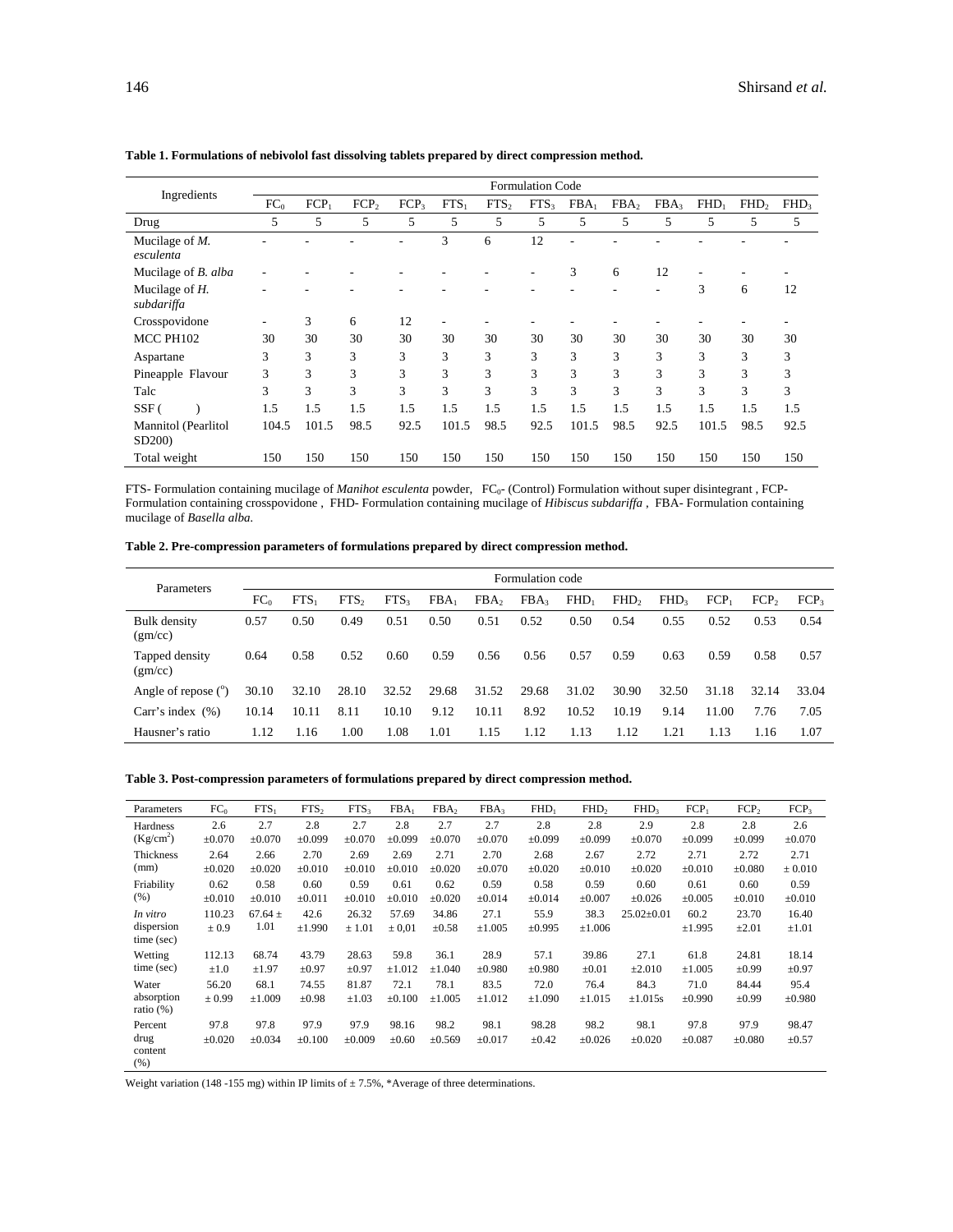| Formulation      | Dissolution parameters |              |              |                             |                  |                  |                   |  |  |  |
|------------------|------------------------|--------------|--------------|-----------------------------|------------------|------------------|-------------------|--|--|--|
| code             | $D_5$ (%)              | $D_{10}$ (%) | $D_{15}$ (%) | DE <sub>10min</sub><br>(% ) | $t_{50\%}$ (min) | $t_{70\%}$ (min) | $t_{90\%}$ (min)  |  |  |  |
| $FC_0$           | 21%                    | 41%          | 52%          | 20.95%                      | $>30$ min        | $>30$ min        | $>30$ min         |  |  |  |
| FTS3             | 67%                    | 88.5%        | 100.5%       | 61.93%                      | 1.9min           | $4.9$ min        | 10 <sub>min</sub> |  |  |  |
| FBA <sub>3</sub> | 53%                    | 84.10%       | 92.5%        | 59.07%                      | $2.1$ min        | $6.6$ min        | 13.8min           |  |  |  |
| FHD <sub>3</sub> | 72.10%                 | 91.5%        | 100.1%       | 66.62%                      | 1.7min           | 4.7min           | $9.4$ min         |  |  |  |
| FCP <sub>3</sub> | 79.5%                  | 100%         | ۰            | 71.82%                      | 1.5min           | $2.9$ min        | $7.1$ min         |  |  |  |
| <b>CCF</b>       | 21%                    | 46%          | 52.5%        | 22.99%                      | 13min            | $2.9$ min        | $>30$ min         |  |  |  |

**Table 4. Comparative** *in-vitro* **dissolution parameters of promising fast dissolving tablet formulations, control and commercial conventional formulation (CCF) in ph 6.8 phosphate buffer.** 

Table 5. Stability data of FHD<sub>3</sub> formulation at 40°C/75% RH.

| S1.<br>No. | Time in days         | Physical changes | Percent drug content<br>$+SD*$ | <i>In-vitro</i> dispersion<br>time* |
|------------|----------------------|------------------|--------------------------------|-------------------------------------|
| 1.         | $1st$ day (initial)  |                  | $98.10 \pm 0.0346$             | $25.02 \pm 0.019$                   |
| 2.         | $30th$ day (1 month) | No changes       | $98.28 + 0.0699$               | $25.24 + 0.142$                     |
| 3.         | $60th$ day (2 month) | No changes       | $98.36 + 0.0721$               | $25.51 \pm 0.026$                   |
| -4.        | $90th$ day (3 month) | No changes       | $98.40 \pm 0.173$              | $25.72 \pm 0.017$                   |

\* Average of three determinations

Table 6. Statistical analysis for drug content data of FHD<sub>3</sub> formulation.

| Sl.<br>No. | Trials              | $1st$ day $(A)$ | $90^{\text{th}}$ day (B) | $A - B$ |
|------------|---------------------|-----------------|--------------------------|---------|
| 1.         |                     | 97.75           | 97.60                    | 0.15    |
| 2.         | 2                   | 98.35           | 98.10                    | 0.25    |
| 3.         | 3                   | 98.20           | 98.01                    | 0.19    |
| 4.         | Mean % drug content | 98.10           | 97.90                    | 0.20    |
| 5.         | $\pm$ SD            | 0.3122          | 0.266                    | 0.046   |

 $t=2.50$  (p<0.05)

**Table 7. Kinetic data of promising fast dissolving tablet formulations, control and conventional commercial formulation (CCF) in ph 6.8 buffer.** 

| Formulation code |              | Zero-order | First-order |
|------------------|--------------|------------|-------------|
|                  | R            | 0.7886     | 0.954       |
| FC <sub>0</sub>  | A            | 28.075     | 1.956       |
|                  | B            | 8.3993     | 0.0145      |
|                  | R            | 0.6753     | 0.9831      |
| FTS <sub>3</sub> | A            | 35.81      | 1.9582      |
|                  | B            | 5.474      | 0.018       |
|                  | $\mathbf{r}$ | 0.7162     | 0.9902      |
| FBA <sub>3</sub> | A            | 32.908     | 1.8662      |
|                  | B            | 5.5349     | 0.0661      |
|                  | $\mathbf{r}$ | 0.7689     | 0.6828      |
| FHD <sub>3</sub> | A            | 29.28      | 1.6514      |
|                  | B            | 5.6382     | 0.0675      |
|                  | $\mathbf{r}$ | 0.9217     | 0.9634      |
| FCP <sub>3</sub> | A            | 11.969     | 1.8386      |
|                  | B            | 2.287      | 0.1016      |
|                  | $\mathbf{r}$ | 0.9075     | 0.9633      |
| CCF <sub>3</sub> | A            | 10.544     | 1.7795      |
|                  | B            | 2.0564     | 0.1085      |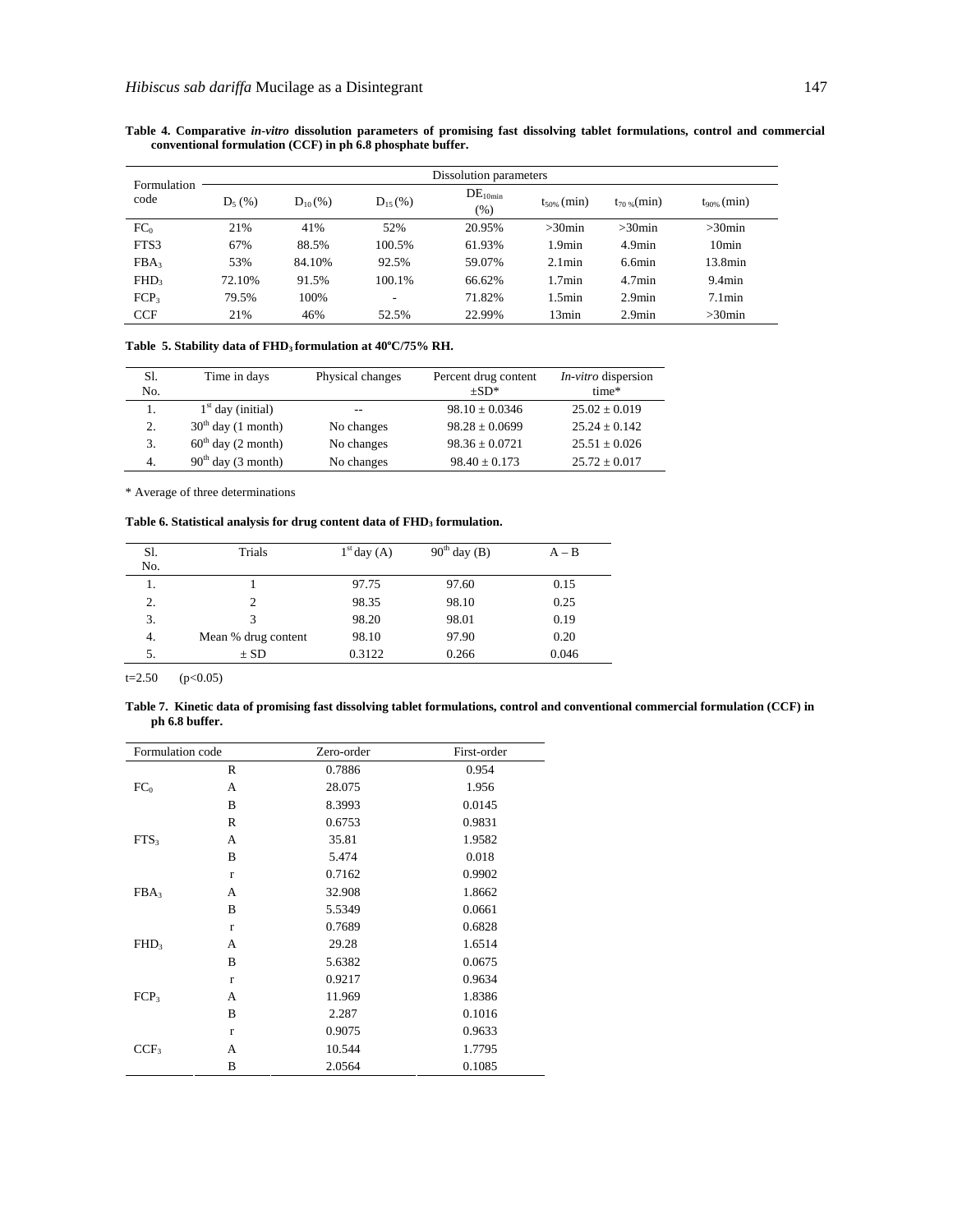

Figure 1. Comparative cumulative % drug release versus time plots (zero-order) of promising fast dissolving tablet formulations, control and conventional commercial formulations (CCF) in ph 6.8 phosphate

ratio of  $FHD<sub>3</sub>$  were found to be 25.02 sec, 27.12 sec and 84.35% respectively (Table 3). The experimental data also revealed that the results obtained from the *H. sabdariffa* mucilage are better than those of conventional commercial formulation.

 *In vitro* dissolution studies of the control formulation  $(FC<sub>0</sub>)$  commercial conventional formulation (CCF) and promising formulations  $(FHD<sub>3</sub>, FCP<sub>3</sub>)$  were carried out at pH 6.8 phosphate buffer and the various dissolution parameters, such as percent drug dissolved in 5 min, 10 min and 15 min  $(D_5, D_{10}$  and  $D_{15}$ ), dissolution efficiency at 10 min (DE<sub>10</sub>),  $t_{50\%}$ ,  $t_{70\%}$  and  $t_{90\%}$  as shown in table 4 and dissolution profile as depicted in figure 1. These data reveal that overall formulation FHD<sub>3</sub>, which showed more than eight fold faster drug release  $(t_{50\%}$  1.7 min) when compared to CCF  $(t_{50\%}$  13.0 min) tablet of nebivolol and released nearly more than 18 fold than control formulation.

 IR spectroscopic studies indicated that the drug is compatible with all the excipients. The IR spectrum of  $FHD<sub>3</sub>$  and  $FCP<sub>3</sub>$  showed all the characteristics peaks of nebivolol pure drug, thus conforming that no interaction of drug occurred with the component of the formulations. Stability studies of the  $FHD<sub>3</sub>$ formulation presented in table 5 and table 6 indicated that there is no significant changes in drug content and *in vitro* dispersion time at the end of three months period ( $p<0.05$ ).

## **CONCLUSION**

 From the present work, it can be concluded that fast dissolving tablets of nebivolol prepared by using mucilage of *H. sabdariffa* showed better drug release and disintegration time as compared to tablets prepared from other natural and synthetic disintegrants.

# **ACKNOWLEDGEMENT**

 The authors are grateful to the management and staff of H.K.E. Society's College of Pharmacy, Gulbarga, Karnataka for providing facilities to carry out the work.

## **REFERENCES**

- 1. Government of India, Ministry of Health & Family Welfare 2010. *Indian Pharmacopoeia Delhi Controller of Publications,* p. 849.
- 2. Seager, H. 1998, Drug delivery products and the zydis fast dissolving dosage forms. *J. Pharm.Pharmacol.* **50**, 378-382
- 3. Chang, R.K., Guo, X., Burnside, B.A. and Cough, R.A. 2000. Fast dissolving tablets. *Pharm. Tech*. **24**, 52-58.